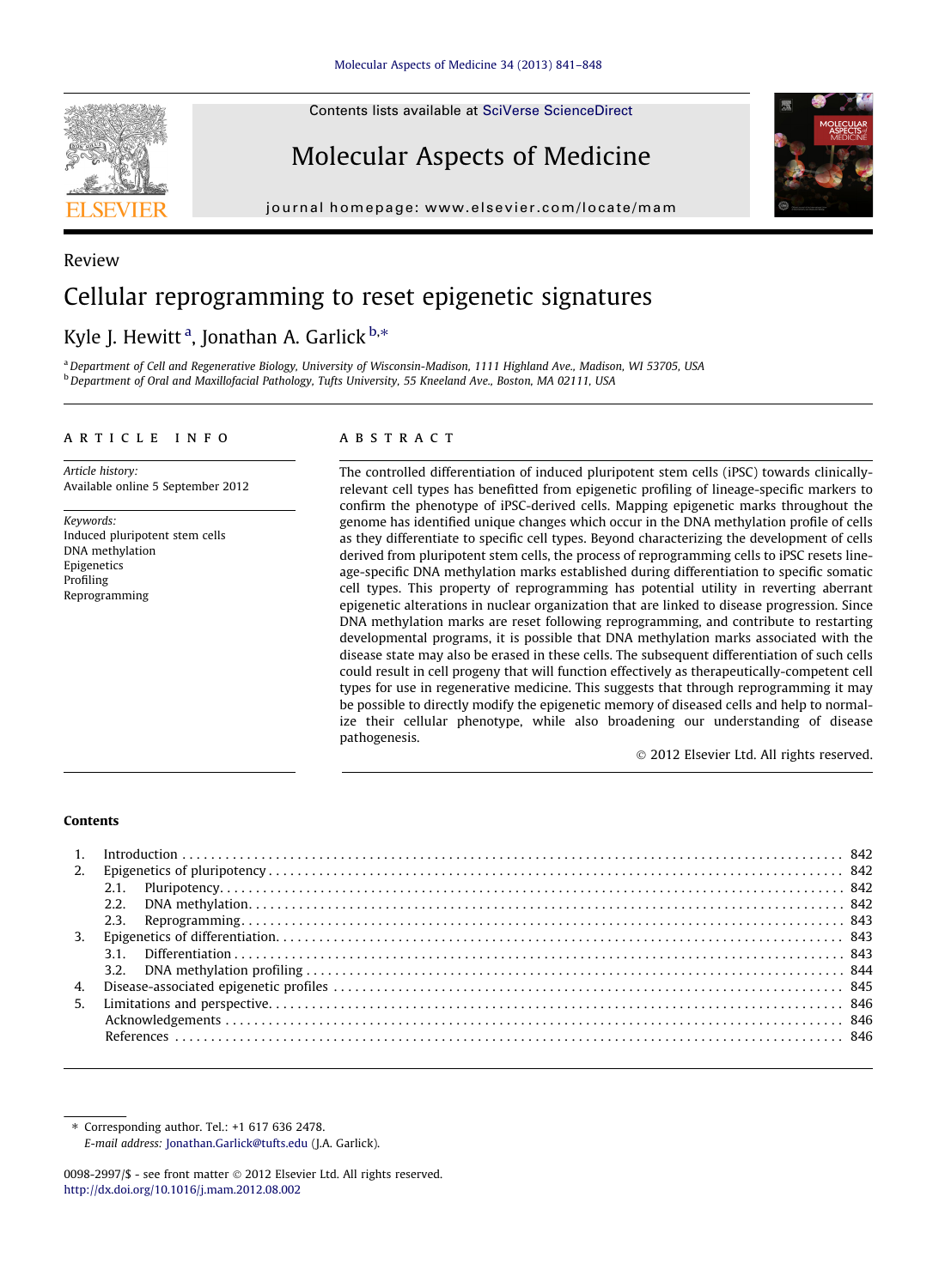### 1. Introduction

Development of technologies for the generation of induced pluripotent stem cells (iPSC) is an exciting and rapidly-evolving field with great potential for clinical translation. Adult somatic cells can be reprogrammed by a variety of methods to a cellular state that is phenotypically similar to human embryonic stem cell lines (ESC) isolated from the inner cell mass of human embryos [\(Takahashi et al., 2007; Yu et al., 2007\)](#page-7-0). The unlimited expansion potential and ability to generate therapeutically-relevant and patient-specific cell types makes these pluripotent cells valuable progenitors for the regeneration of diseased cells and tissues [\(Robinton and Daley, 2012; Yamanaka, 2009\)](#page-7-0). Before iPSC can be implemented for therapeutic applications, rigorous phenotypic analysis and thorough testing of function and biological potential of cells differentiated from them is needed [\(Yamanaka, 2009](#page-7-0)). Despite the immense opportunities that iPSC technologies have provided to study development and disease-progression, there is still considerable debate over the extent of epigenetic changes associated with reprogramming [\(Lister et al., 2011\)](#page-6-0) and implications of this for human therapies remain largely unknown.

In this review, we will discuss the contribution of epigenetic profiling, particularly the use of DNA methylation profiling, for characterization of iPSC- and ESC-derived cell populations and cells differentiated from them to specific lineage fates, and assessing the therapeutic safety and efficacy of iPSC-derived cells. In addition, there is growing evidence that reprogramming may serve to reset the cellular ''biological clock'' through epigenetic rearrangements ([Marion and Blasco, 2010; Suhr et al.,](#page-6-0) [2010](#page-6-0)). This intriguing concept could lead to vastly-improved therapies to replace cells or repair tissues that have been damaged due to degenerative diseases and/or aging. Furthermore, since several diseases are now linked to an altered epigenetic profile [\(Leung et al., 2012](#page-6-0)), there may be opportunities to correct these disease phenotypes through reprogramming approaches.

#### 2. Epigenetics of pluripotency

A critical step in further developing pluripotent cell sources for future cellular therapies and for disease modeling is elucidating the underlying epigenetic mechanisms that establish and maintain the pluripotent state. Sophisticated tools have been developed to screen the epigenetic profile from a wide range of cellular phenotypes [\(Spivakov and Fisher,](#page-7-0) [2007](#page-7-0)) allowing assessment of how differences in epigenetic status distinguish between cell lineage fates as well as direct and maintain their cellular phenotype ([Sant et al., 2012](#page-7-0)).

#### 2.1. Pluripotency

Within the nucleus of pluripotent stem cells, the epigenetic state of DNA is in an open configuration, in which lineagespecific genes are not expressed, yet have not been repressed, by epigenetic rearrangement [\(Bernstein et al., 2006; Spivakov](#page-6-0) [and Fisher, 2007\)](#page-6-0). This orientation allows for rapid differentiation and lineage specification, facilitated by global changes in nuclear organization, DNA methylation, and histone modifications. Genome-wide mapping of this epigenetic state has identified a signature of pluripotent cells that distinguishes them from differentiated cell types [\(Bibikova et al., 2006; Doi](#page-6-0) [et al., 2009](#page-6-0)). The chromatin structure of pluripotent cells contains a bivalent chromatin structure marking key developmental genes, such as Sox1, Pax3 Msx1, Irx3 that are not expressed in pluripotent cells [\(Bernstein et al., 2006](#page-6-0)). The chromatin pattern of these lineage-associated genes have been epigenetically modified with a combination of activating and repressive histone modifications that prime them for expression or repression upon induction of cell lineage specification [\(Gan et al.,](#page-6-0) [2007](#page-6-0)).

#### 2.2. DNA methylation

One extensively studied epigenetic mechanism that maintains differentiation potential in pluripotent cell types is DNA methylation. DNA methylation primarily occurs at cytosine residues throughout the genome, and the majority of DNA methylation events occur at the 5 position of cytosine residues at a CG dinucleotide (or CpG site) [\(Adams, 1990](#page-5-0)). Since spontaneous deamination of 5-methylCytosine (5mC) to thymidine is known to happen frequently throughout the mammalian genome, these dinucleotides are relatively rare and are thought to be evolutionarily-conserved gene regulatory regions [\(Wiench et al., 2011\)](#page-7-0). Methylation events at these dinucleotide pairs can be localized into regions known as CpG islands, or are dispersed throughout the genome. Often, the CpG sites are localized near gene promoters and high levels of methylation at these promoters have been typically associated with repression of gene expression ([Trowbridge and Orkin, 2010](#page-7-0)). The mechanism of DNA methylation-mediated repression involves interference with binding of activating transcription factors, as well as recruitment of repressors and realigning chromatin structure [\(Khavari et al., 2010; Nagae et al., 2011](#page-6-0)). The catalysis of DNA methylation is carried out by DNA-methyltransferases (DNMTs), and the expression and localization of these enzymes are determinants for whether CpG methylation is lost, gained, or stably maintained on the newly-synthesized strand following DNA replication and cell division [\(Chen et al., 2003](#page-6-0)).

Several whole-genome methods for DNA methylation profiling (Bisulfite NextGen sequencing, MeDIP sequencing, RRBS, etc.) have increased the depth of profiling data and enabled the accessibility of these technologies into novel experimental systems. By mapping the genomic distribution of methylated sequences, or methylome, it is possible to generate a detailed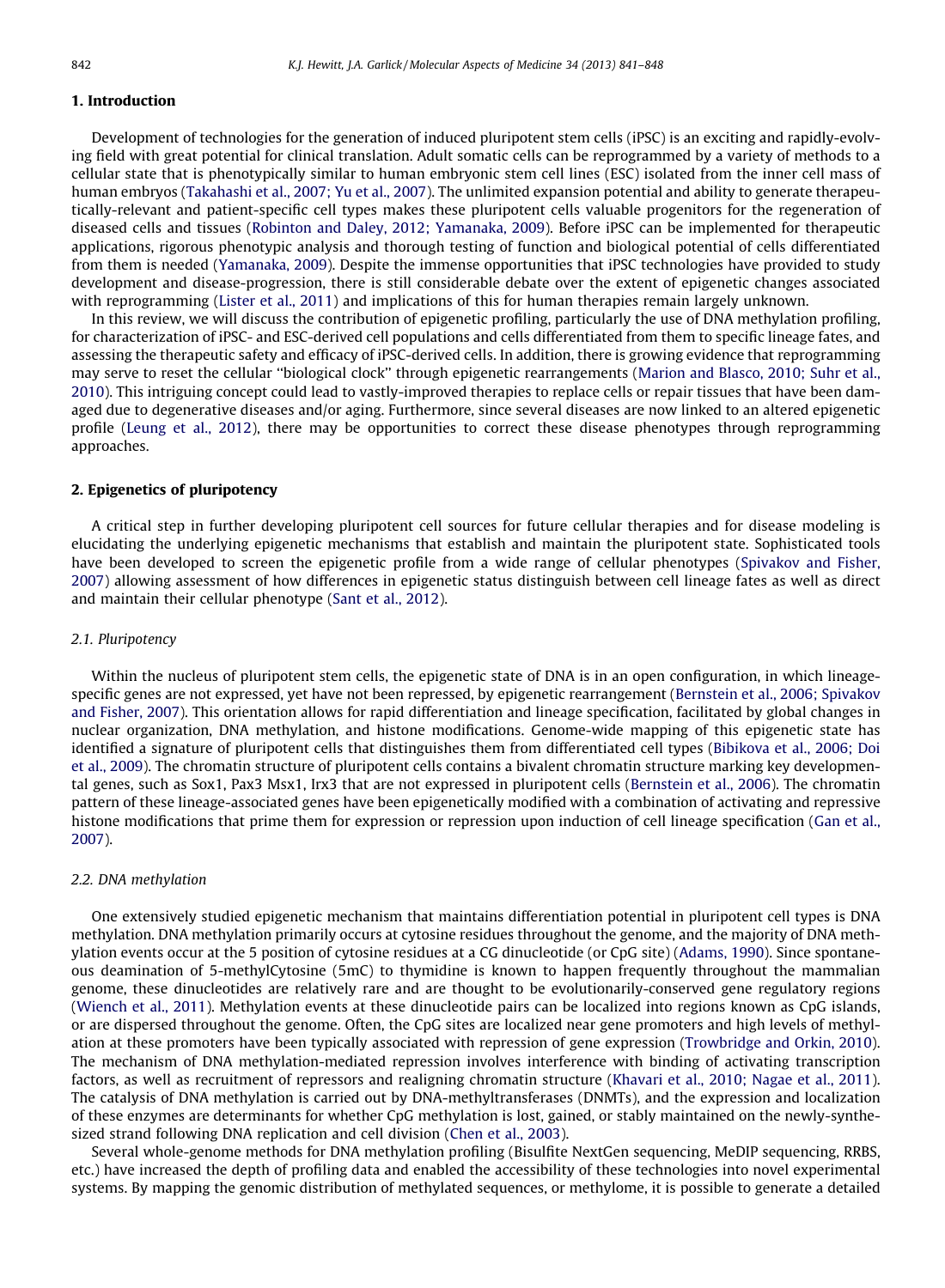profile of DNA methylation within specific subsets of cells ([Wilson et al., 2006\)](#page-7-0). This has allowed the study of DNA methylation changes in a wide variety of cell types, and large datasets have begun to be compiled that compare the methylome between different cell types; between pluripotent cells and cell differentiated from them, and between pluripotent-derived and adult-derived cell types [\(Bock et al., 2012; Fernandez et al., 2011\)](#page-6-0). Profiling of the dynamics of genomic regions that change their DNA methylation status during cellular differentiation have revealed critical insights into the mechanisms of lineage fate decisions [\(Aranda et al., 2009\)](#page-5-0). Further understanding the epigenetic mechanisms that establish and maintain the pluripotent state, is an important prerequisite to the goal of differentiating therapeutic cell types from pluripotent cells for regenerative medicine.

#### 2.3. Reprogramming

Cellular reprogramming techniques, such as generation of iPSC, has definitively shown that terminal differentiation of many cell types is reversible and that nuclei in mature tissues can be reset to support embryonic development ([Hochedlinger](#page-6-0) [and Jaenisch, 2002](#page-6-0)). This reprogramming process is inherently epigenetic, as it involves the reversal of many of the changes in nuclear organization that occurred initially upon differentiation to specific somatic cell types. Cells reprogrammed to pluripotency have a similar epigenetic profile to ESCs, including a dramatic reconfiguration of DNA methylation. Treatment of cells with demethylating agents, such as 5-azacytidine, during reprogramming has been shown to enhance the speed and efficiency of this process [\(Mikkelsen et al., 2008\)](#page-6-0). This provides evidence that DNA methylation is involved in maintaining the phenotype of differentiated cells, and is a critical barrier that must be reversed in order for cells to be reprogrammed to the pluripotent state. Interestingly, while demethylation appears to be critical for reprogramming, de novo DNA methylation is not necessary for reprogramming, as DNMT-knockout cells are still capable of successful reprogramming [\(Pawlak](#page-7-0) [and Jaenisch, 2011\)](#page-7-0).

While ESC and iPSC have very similar epigenetic profiles, large-scale methylation comparisons have identified differences between these pluripotent cell types, as well as variability between individual iPSC clones [\(Chin et al., 2009; Hu et al., 2010;](#page-6-0) [Robinton and Daley, 2012](#page-6-0)). Overall, CpG methylation levels in iPSC are higher than in ESC cell lines [\(Deng et al., 2009](#page-6-0)). Whole-genome screening of the methylome comparing a number of iPSC and ESC lines has revealed that large, differentially-methylated regions (DMRs) exist within iPSC that are resistant to reprogramming and may lead to aberrant gene expression in cells differentiated from them [\(Lister et al., 2011](#page-6-0)). Such DMRs found in iPSCs are thought to harbor a residual DNA methylation signature related to their cell-of-origin, termed ''epigenetic memory'', that predisposes certain iPSC clones to differentiate along lineages related to the cell type from which the iPSC were initially derived, thus restricting differentiation to alternative cell fates ([Kim et al., 2010; Polo et al., 2010\)](#page-6-0). Epigenetic memory has also be correlated with a residual transcriptional profile in iPSC that is related to their cell-of-origin [\(Ghosh et al., 2010](#page-6-0)), contributing to differences in their phenotype when compared to ESC. Knockdown of several of the genes associated with these DMRs has determined that some of these incompletely reprogrammed genomic regions may be functionally-relevant during reprogramming [\(Ohi et al.,](#page-7-0) [2011\)](#page-7-0). These regions may be useful in determining whether a reprogrammed cell will be capable of differentiation to specific functional lineages, and may help to identify iPSC clones that may be incompletely reprogrammed and not safe for patient transplantation.

#### 3. Epigenetics of differentiation

The directed differentiation of human pluripotent cells to specific cell types, by following many of the fate decisions which occur during development, can be recapitulated *in vitro* using tenets established in developmental biology ([Hu et al., 2010; Murry and Keller, 2008\)](#page-6-0). Lineage fate decisions are based, in part, on a range of diverse signaling gradients which are required to regulate the temporal and spatial segregation of cells observed during gastrulation and subsequent developmental stages [\(Gadue et al., 2005; Murry and Keller, 2008\)](#page-6-0). Human ESCs and iPSCs can be rapidly differentiated using defined cell culture techniques to cells with a wide range of functionalities. To realize the potential of these pluripotent stem cells in regenerative medicine or other therapeutic applications, it essential to predictably and reproducibly control their differentiation to specific cell types, in a way that also maintains the stable lineage fate and functional properties of pluripotent-derived cells.

#### 3.1. Differentiation

The stem cell state is often described as ''poised'', as it awaits signals to differentiate down a specified lineage path. Genome-wide changes in the epigenome occur in pluripotent stem cells as they differentiate [\(Bock et al., 2012\)](#page-6-0). The step-wise differentiation of specific cell types from pluripotency, first to multipotency and then to more mature cell types, is characterized by a progressive restriction of differentiation potential and an increase in lineage-specific gene expression. On a molecular level, differentiation to specific cell types from ESC and iPSC cells is associated with alterations in nuclear arrangement, including remodeling of chromatin structure, histone modifications and DNA methylation, that restrict expression of certain genes according to cell function and phenotype ([Aranda et al., 2009](#page-5-0)). During differentiation, the genome becomes compacted within the nucleus, with clusters of chromatin at the nuclear periphery, while regions of the genome that contain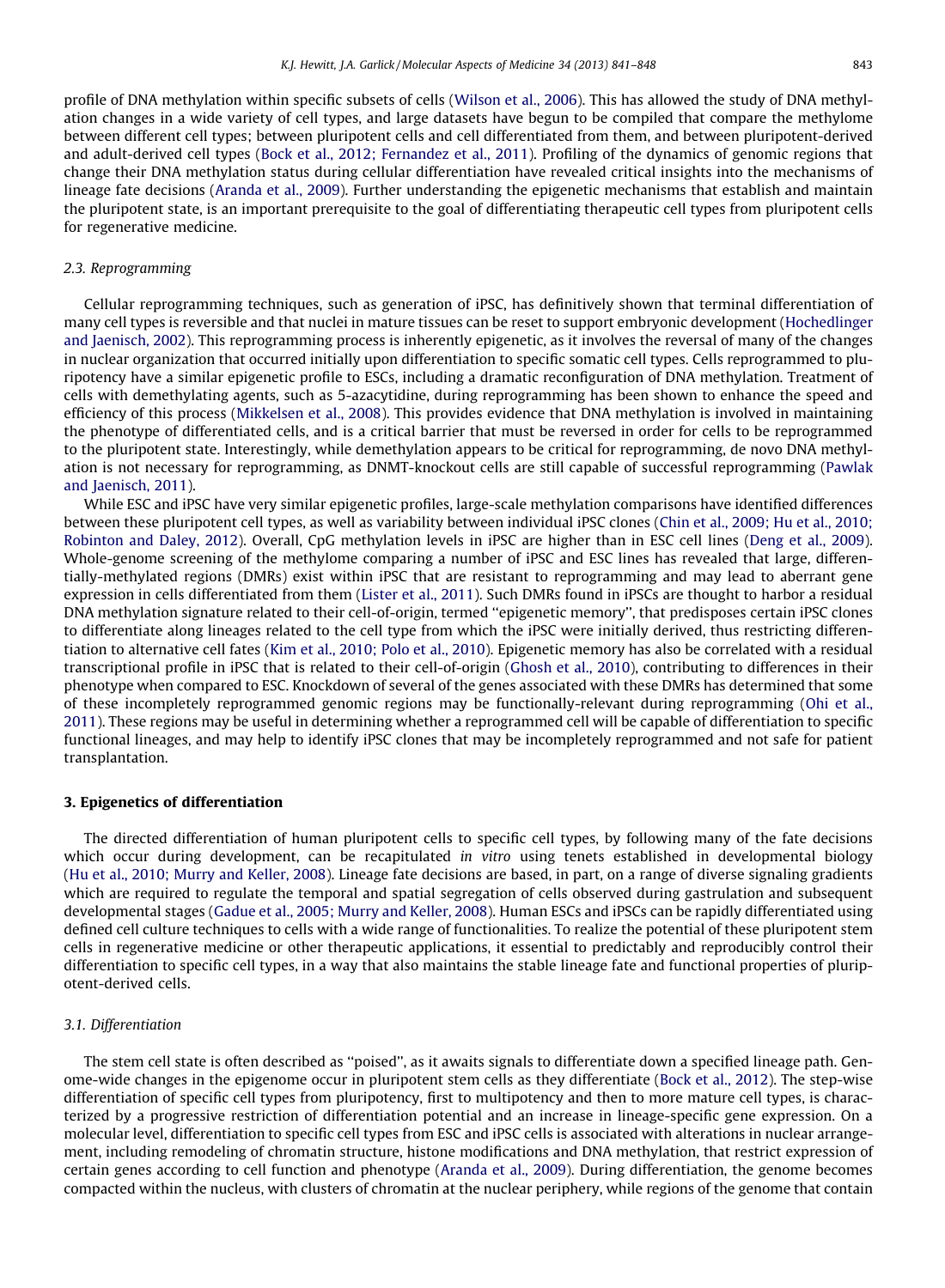<span id="page-3-0"></span>tissue-specific promoters are preferentially localized internally ([Meister et al., 2011\)](#page-6-0). This differentiation is accompanied by increased DNA methylation of silenced chromatin and decreased methylation at sites of active transcription. Overall, these mechanisms serve to allow rapid differentiation of pluripotent stem cells, and direct the sequential maturation of cell types towards specific and stable lineages. Profiling these changes can provide valuable information as to the differentiation status, and lineage stability of resultant, differentiated cell populations. Such mechanistic insights into cell specification using pluripotent stem cell sources can enhance our understanding of human development, as well as provide insight into the controls that regulate cell fate and lineage specification.

The establishment of reproducible protocols for deriving specific cell types from ESCs and iPSC has allowed for epigenetic comparisons between these pluripotent cells and adult, somatic cells. Characterization of the methylation profile of cells differentiated from iPSC is a necessary step to begin to delineate the phenotype of these cells when compared to ESC-derived cells and to their adult counterparts. Cell types differentiated from pluripotent cells are commonly characterized based on marker expression, however these markers are not always sufficient for predicting cellular behavior and functional properties in more complex environments ([Boquest et al., 2007; Egles et al., 2010](#page-6-0)). Adult cell types, such as fibroblasts, which demonstrate a wide range of cellular functions in a tissue-specific context, are often indistinguishable in cell culture based on traditional markers ([Shamis et al., 2011](#page-7-0)). Furthermore, the lack of physical separation of tissues during in vitro differentiation makes it more difficult to directly link pluripotent-derived cells to specific tissue types and predict their behavior in functional assays and potential therapeutic applications. Therefore, it is essential to develop more sophisticated profiling tools, based on epigenetic markers, which more accurately predict lineage fate and functional properties of cells derived from pluripotent sources. Overall, however, these studies have shown remarkable similarities when the profile of cells derived from ESC are compared to those derived from iPSC and to adult cells [\(Deng et al., 2009; Hewitt et al., 2011; Mikkel](#page-6-0)[sen et al., 2008\)](#page-6-0). Since the goal of ESC and iPSC differentiation is recapitulation of development and generation of stable cell phenotypes, epigenetic analysis provides a critical baseline for studying cellular changes that occur in vitro during developmental processes that mimic human development in vivo.

#### 3.2. DNA methylation profiling

True to the premise that epigenetic mechanisms control specific differentiation events, the pattern of DNA methylation varies in different cell types following differentiation, and whole genome mapping of DNA methylation provides a signature for identification of cell types and helps to establish their degree of commitment to specified lineage fates ([Bibikova et al.,](#page-6-0) [2006; Hogart et al., 2012\)](#page-6-0). The DNA methylome can be useful in generating a ''fingerprint'' that is unique to a particular tissue-type or disease state [\(Fernandez et al., 2011\)](#page-6-0). On a whole-genome level, detailed methylation sequence comparisons between pluripotent versus differentiated cell types have identified global differences in the patterns of DNA methylation, including differential methylation at non-CG sites [\(Lister et al., 2009](#page-6-0)). Overall CpG methylation is higher in pluripotent cell types than in somatic fibroblasts that are typically used for reprogramming [\(Deng et al., 2009\)](#page-6-0). DNA methylation patterns have also proven to be of great utility in distinguishing the potency of particular cell types. For example, by determining the methylation status at only 23 CpG sites in the genome, it is possible to predict the level of pluripotency in embryonic stem cells versus that of differentiated cells [\(Bibikova et al., 2006](#page-6-0)). These unique signatures provide a valuable tool for stem cell researchers that can aid in identifying specific cell types derived from pluripotent sources and better assess their phenotypes when compared to mature, adult-derived cells.

Beyond global differences in DNA methylation, specific methylation changes that occur within gene promoters following lineage specification are known to have a predictable effect on cell-type-specific gene expression [\(Wiench et al., 2011](#page-7-0)).

#### Table 1

Examples of gene-specific methylated regions in development and disease. Selected DMRs are consistently methylated or demethylated following differentiation from various stem cell sources. In some diseases, aberrant methylation has also been identified associated with specific gene regions.

|                 | Tissue/disease<br>type | Gene region/location of<br>methylation change | Specific change                           | References                |
|-----------------|------------------------|-----------------------------------------------|-------------------------------------------|---------------------------|
| Differentiation | Mesenchymal            | $PDGFR-\beta$                                 | Demethylated in fibroblasts               | Hewitt et al. (2012)      |
|                 |                        | Leptin                                        | Demethylated in MSC                       | Sorensen et al. (2010)    |
|                 |                        | MyoG                                          | Methylated in fibroblasts                 | Sorensen et al. (2010)    |
|                 | Epithelial             | Epha2                                         | Demethylated in term, differentiated skin | Bock et al. (2012)        |
|                 |                        | Krta5                                         | Demethylated in skin                      | Bock et al. (2012)        |
|                 | Hematopoietic          | Meis1                                         | Methylated in erythrocytes                | Hogart et al. (2012)      |
|                 |                        | Gata-1                                        | Demethylated in erythrocytes              | Broske et al. (2009)      |
|                 |                        | Gata-2 $(-3.9 \text{ kb}, -77 \text{ kb})$    | Demethylated in erythrocytes              | Hogart et al. (2012)      |
|                 | Neuronal               | FMR1                                          | Demethylated in neurons                   | Sheridan et al. (2011)    |
| <b>Disease</b>  | <b>Diabetes</b>        | FTO Region                                    | Hypomethylated                            | Bell et al., 2010a        |
|                 |                        | $PDX-1$                                       | Hypermethylated                           | Yang et al. (2012)        |
|                 | Cancer                 | $HIC-1$                                       | Hypermethylated                           | Wales et al. (1995)       |
|                 |                        | RASSF1                                        | Hypermethylated                           | Dammann et al. (2000)     |
|                 | Fragile X syndrome     | FMR1                                          | Hypermethylated                           | Sheridan et al. (2011)    |
|                 | Schizophrenia          | MB-COMT                                       | Hypomethylated                            | Abdolmaleky et al. (2006) |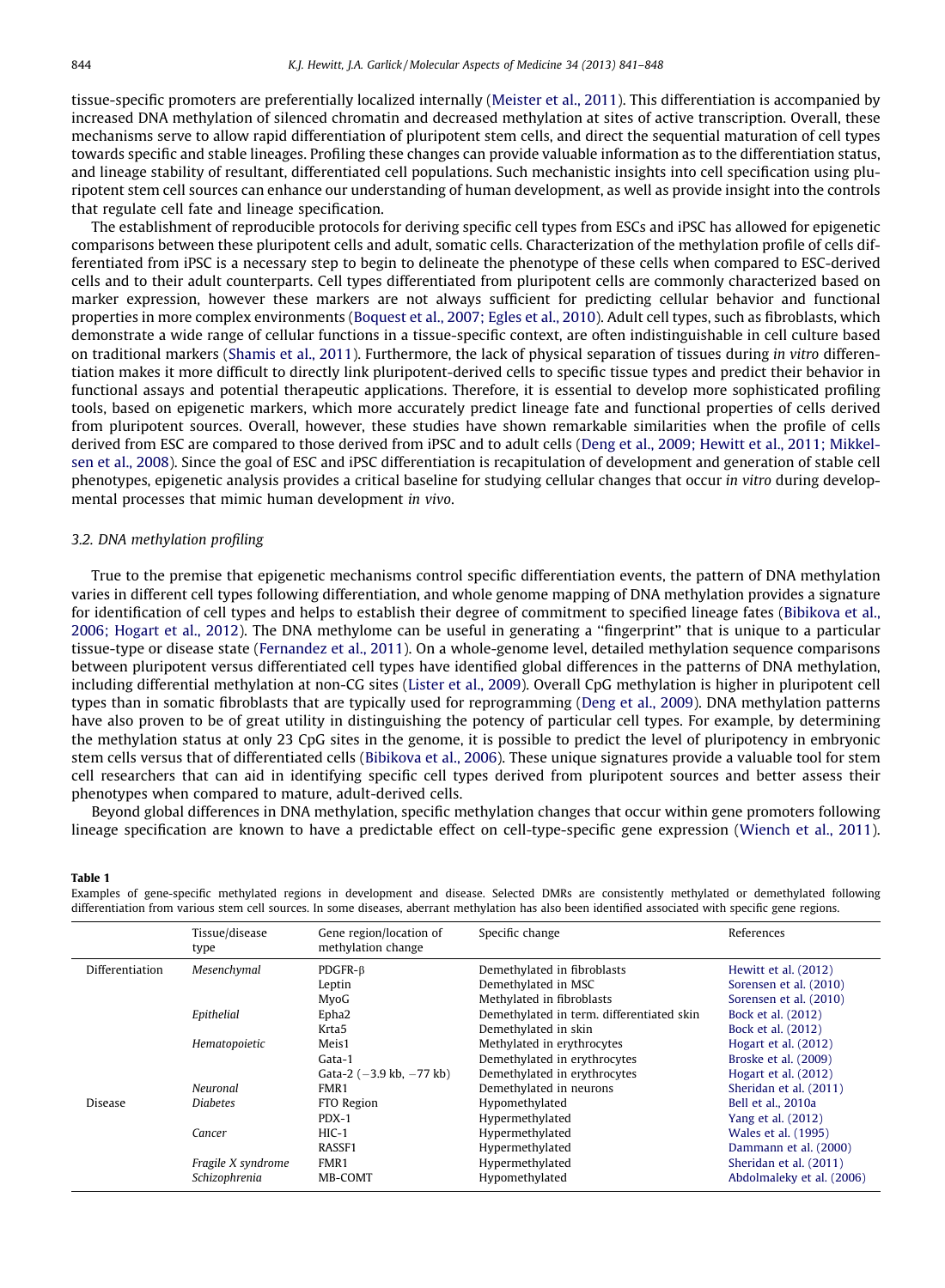<span id="page-4-0"></span>Following differentiation, cells acquire methylation of CpG sites within promoters known to be associated with pluripotency, thereby restricting their differentiation potential and making de-differentiation back to pluripotency more difficult. Hypomethylation of the Oct-4 gene promoter, for example, is known to be associated with pluripotency in ESC and iPSC, while these CpG sites are hyper-methylated in differentiated cells [\(Mikkelsen et al., 2008](#page-6-0)). Conversely, demethylation following differentiation is localized to promoter regions that regulate cell type-specific differentiation ([Nagae et al., 2011](#page-7-0)). Gene promoters associated with adult cells committed to specific lineage fates have been shown to be predictably demethylated following differentiation, and the identification of specific gene promoters involved in the process of lineage specification have helped to clarify the role of DNA methylation during differentiation [\(Andersen et al., 2012; Hewitt et al., 2011](#page-5-0)). Outlining such markers has shown that consistent changes in DNA methylation following differentiation occur at gene pro-moters with key functional significance ([Table 1\)](#page-3-0). For example, the promoter region of PDGFRB is demethylated concomitant with the differentiation of fibroblasts [\(Hewitt et al., 2012\)](#page-6-0). In addition, the adipocyte-specific gene LEP is methylated in ESCs and demethylated in adipocyte-precursor cells following differentiation ([Sorensen et al., 2010](#page-7-0)). By comparing the methylation profiles of cells differentiated from pluripotent cell types to their adult cell counterparts, it is possible to predict the behavior of these differentiated cells and to reveal novel mechanisms involved in the establishment of stable somatic cell type ([Aranda et al., 2009](#page-5-0)). Overall, epigenetic changes and the establishment of a methylation signature early in the process of differentiation, are essential in defining and maintaining the lineage identity and cell phenotype.

#### 4. Disease-associated epigenetic profiles

In adult cells and tissues, analogous epigenetic events that allow for diverse cellular differentiation also play important roles at the interface between genetic and environmental information ([Bell and Beck, 2010](#page-6-0)). Whole-genome profiling of DNA methylation has provided powerful tools to begin defining unique epigenetic markers of a diverse range of cellular phenotypes found in specific disease conditions [\(Leung et al., 2012\)](#page-6-0). DNA polymorphisms that predispose onset of diseases in some individuals have shown the potential to influence DNA methylation in specific regions and may lead to disease progression ([Bell et al., 2010a,b\)](#page-6-0). In addition, environmental effects such as maternal behavior and diet have been correlated with changes in the epigenomic landscape, and may be important in mediating disease progression at certain loci [\(Anderson](#page-5-0) [et al., 2012; Rodriguez-Cortez et al., 2011\)](#page-5-0). Modifications of the H3 histone tail of lysine 4 and 9 have been found to be associated with gene expression linked to hyperglycemia in diabetics [\(Cooper and El-Osta, 2010](#page-6-0)). Intriguingly, there is an increasing body of evidence that such aberrant epigenomic alterations in genomic organization can influence the progression of disease [\(Bell and Spector, 2011; Feil and Fraga, 2011](#page-6-0)). Specific changes in DNA methylation have also been found at functionally-relevant promoters associated with complex diseases such as diabetes and cancer ([Table 1](#page-3-0)).

As mentioned earlier, epigenetic analyses have shown that the process of reprogramming faithfully resets methylation marks established prior to the differentiation of somatic cells. Since reprogramming activates a cascade of epigenetic rearrangements to reset the epigenome and reverse terminal differentiation, it is possible that reprogramming will also erase the environmentally-induced DNA methylation marks that are associated with specific disease states. These events during reprogramming could have potential utility in reverting aberrant epigenetic alterations that are associated with a variety of disease conditions [\(Lang et al., 2012\)](#page-6-0).



Fig. 1. Schematic model for reversing changes in diease-associated DNA methylation. Somatic fibroblasts have a characteristic methylation signature that consists of gene promoters that are methylated and repressed (e.g. OCT-4), as well as other promoters that are unmethylated and expressed (e.g. PDGFRb). Following reprogramming, these methylation marks are reversed, and upon differentiation they are re-established to resemble the original somatic fibroblasts. In a diseased state there are changes in methylation that allow expression of repressed genes and repress genes that should be expressed, resulting in aberrant phenotypes. Upon reprogramming, methylation is ''reset'' to allow for differentiation to fibroblasts with a normalized epigenetic signature. Methylation is marked by dark circles, and unmethylated is marked by open circles. Arrows indicate active transcription, and blocks indicate repression.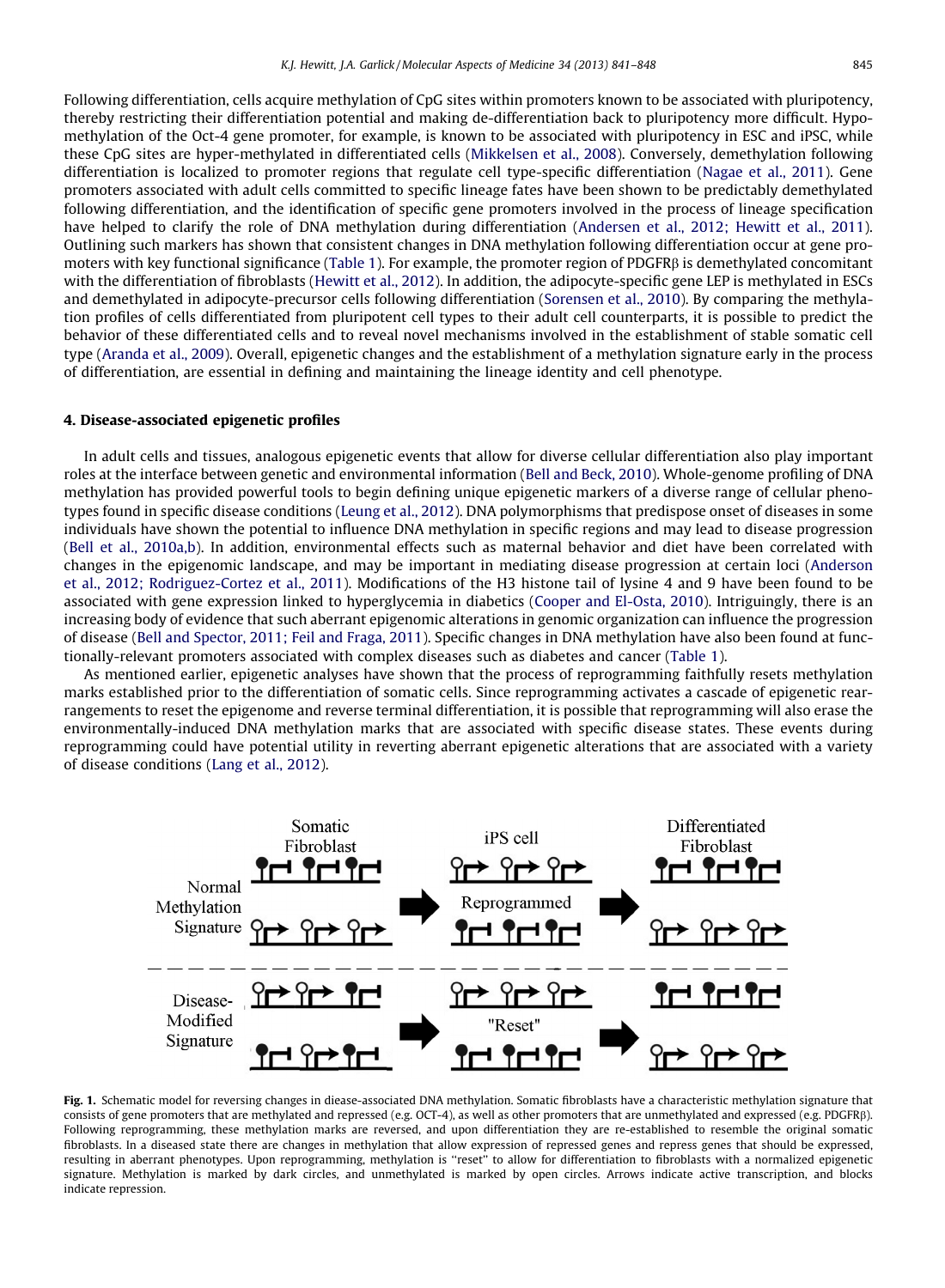<span id="page-5-0"></span>The differentiation of cells from iPSC derived from patients with environmentally-induced diseases could give rise to mature cells that have reacquired a ''normalized'' epigenetic profile, and will allow these cells to reacquire healthy cellular function. A schematic of these changes, where a disease-associated methylation signature is ''reset'' through reprogramming, is shown in [Fig. 1.](#page-4-0) Evidence for this comes from reprogramming studies using malignant cells, which have shown that tumorderived iPSC can be differentiated to well-differentiated, functional types with a normalized phenotype ([Zhang et al., 2012](#page-7-0)). This suggests that it may be possible to erase disease-specific epigenetic changes and revert their cellular phenotype to more normal state, providing a more direct link between disease progression and cellular, epigenetic alterations. Beyond this, these findings could have implications for disease modeling using iPSC-derived sources, as the reversion of epigenetic marks that define specific diseases may no longer be present following reprogramming ([Onder and Daley, 2012](#page-7-0)). The prospects surrounding reprogramming efforts to reset epigenetic signatures could have broad influence on regenerative medicine efforts to normalize and correct cells that have acquired altered epigenetic states, with the longer term application to reintroduce those cells in a patient-specific manner as therapeutic relief.

#### 5. Limitations and perspective

Despite their potential, the application of pluripotent stem cells for human therapy has not been widely implemented due to concerns related to their safety, purity, and immunogenicity, as well as technical limitations in differentiating specific cell types [\(Belmonte et al., 2009; Miura et al., 2009](#page-6-0)). Due to the necessity for maintaining these cells in culture for prolonged periods, it has been demonstrated that they accumulate genetic mutations over time ([Gore et al., 2011\)](#page-6-0). Additionally, while pluripotent cell types have generally been shown to be resistant to chromosomal abnormalities, some ESC and iPSC lines have been shown to acquire aberrant karyotypes [\(Taapken et al., 2011\)](#page-7-0). At the same time, epigenetic alterations have also been identified in some iPSC lines. For example, aberrant DNA methylation found in iPSCs can also maintained in cells differentiated from iPSC, and may affect their ability to differentiate and their stability as mature cell types ([Lister et al.,](#page-6-0) [2011](#page-6-0)). Thus, extensive genetic and epigenetic screening should be a necessary step in ensuring the safety of iPSC lines prior to clinical use. A better understanding of the epigenetic events that regulate the reproducible derivation of a broad spectrum of stable, differentiated cell lines from ESC and iPSC will provide a significant boost to efforts designed to offer safe and improved therapeutic outcomes with these cells.

Due to the known epigenetic variability in iPSC clones and differentiated cells, the established methods for characterizing differentiating cells from both ESC and iPSC will need to be improved to include more detailed epigenetic analysis before their promise in regenerative medicine can be realized. In addition, more thorough functional analysis of iPSC-derived cells needs to be performed in order to better predict how these cells will behave in vivo. For instance, using 3D tissue reconstructs to assess cell functionality, will markedly improve upon existing methods to determine the therapeutic safety and utility of iPSC-derived cells. Mature cells differentiated in vitro from pluripotent cells sources carry a large burden-of-proof to show their association with specific tissue types, and even greater stringency is needed to define biologically-meaningful parameters for functionally assaying the cells in disease models. Future findings that further define the profiles of specific cell and tissue types with distinctive epigenetic features, will serve as parameters to screen and identify optimal cells for human therapy. We can thus begin to compare the epigenetic profiles of ESC- and iPSC-derived cells, to more precisely define their identity when compared to expression profiling techniques that are dependent on tissue context. With such an enormous variety of stem cells and differentiated cell types available, including patient-specific and disease-specific iPSC and iPSC-derived cell types, epigenetic profiling will be an essential screening tool for future work to ensure the quality and establish the identity of specific lineages derived from iPSC. Furthermore, defining specific epigenetic changes that occur during differentiation will be useful in delineating mechanisms of lineage specification, and identifying aberrant profiles may help elucidate the pathogenesis of a broad spectrum of diseases. Through continued refinement of the mechanisms that are barriers to cell differentiation from pluripotent cells, we can further understand the critical epigenetic changes needed to derive specific functional cell types, and these findings will likely shed light on their therapeutic benefits or limitations.

#### Acknowledgements

We thank Judith Edwards for assistance in editing this manuscript. The Garlick Lab is funded by the National Institute of Diabetes and Digestion and Kidney Diseases (NIDDK).

#### References

Abdolmaleky, H.M., Cheng, K.H., Faraone, S.V., Wilcox, M., Glatt, S.J., Gao, F., Smith, C.L., Shafa, R., Aeali, B., Carnevale, J., Pan, H., Papageorgis, P., Ponte, J.F., Sivaraman, V., Tsuang, M.T., Thiagalingam, S., 2006. Hypomethylation of MB-COMT promoter is a major risk factor for schizophrenia and bipolar disorder. Hum. Mol. Genet. 15 (21), 3132–3145.

Adams, R.L., 1990. DNA methylation. The effect of minor bases on DNA–protein interactions. Biochem. J. 265 (2), 309–320.

Andersen, I.S., Reiner, A.H., Aanes, H., Alestrom, P., Collas, P., 2012. Developmental features of DNA methylation during activation of the embryonic zebrafish genome. Genome Biol. 13 (7), R65.

Anderson, O.S., Sant, K.E., Dolinoy, D.C., 2012. Nutrition and epigenetics: an interplay of dietary methyl donors, one-carbon metabolism and DNA methylation. J. Nutr. Biochem. 23 (8), 853–859.

Aranda, P., Agirre, X., Ballestar, E., Andreu, E.J., Roman-Gomez, J., Prieto, I., Martin-Subero, J.I., Cigudosa, J.C., Siebert, R., Esteller, M., Prosper, F., 2009. Epigenetic signatures associated with different levels of differentiation potential in human stem cells. PLoS One 4 (11), e7809.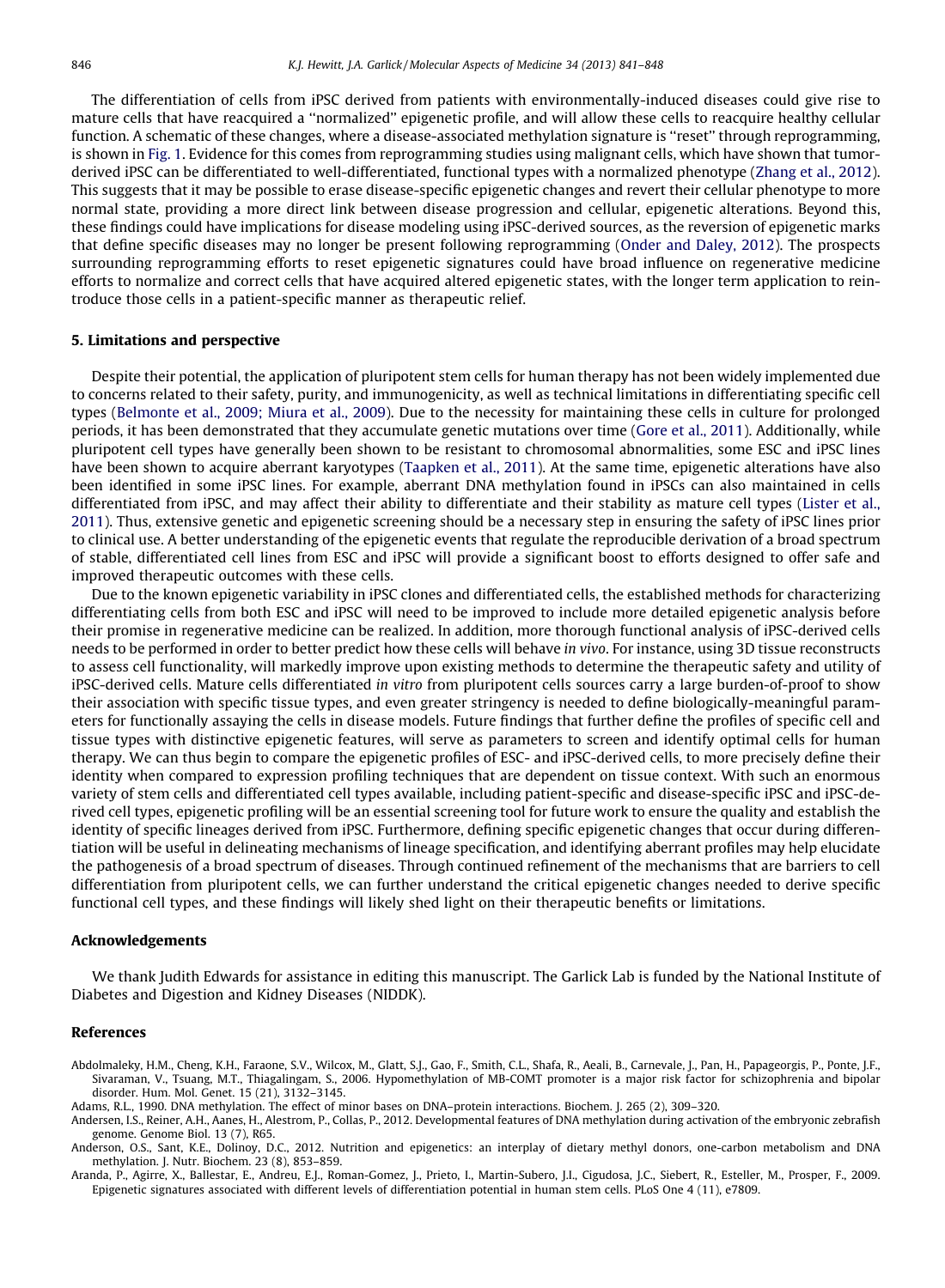<span id="page-6-0"></span>Bell, C.G., Beck, S., 2010. The epigenomic interface between genome and environment in common complex diseases. Brief. Funct. Genomics 9 (5–6), 477– 485.

Bell, J.T., Spector, T.D., 2011. A twin approach to unraveling epigenetics. Trends Genet. 27 (3), 116-125.

- Bell, C.G., Finer, S., Lindgren, C.M., Wilson, G.A., Rakyan, V.K., Teschendorff, A.E., Akan, P., Stupka, E., Down, T.A., Prokopenko, I., Morison, I.M., Mill, J., Pidsley, R., Deloukas, P., Frayling, T.M., Hattersley, A.T., McCarthy, M.I., Beck, S., Hitman, G.A., 2010a. Integrated genetic and epigenetic analysis identifies haplotype-specific methylation in the FTO type 2 diabetes and obesity susceptibility locus. PLoS One 5 (11), e14040.
- Bell, C.G., Teschendorff, A.E., Rakyan, V.K., Maxwell, A.P., Beck, S., Savage, D.A., 2010b. Genome-wide DNA methylation analysis for diabetic nephropathy in type 1 diabetes mellitus. BMC Med. Genomics 3, 33.
- Belmonte, J.C., Ellis, J., Hochedlinger, K., Yamanaka, S., 2009. Induced pluripotent stem cells and reprogramming: seeing the science through the hype. Nat. Rev. Genet. 10 (12), 878–883.
- Bernstein, B.E., Mikkelsen, T.S., Xie, X., Kamal, M., Huebert, D.J., Cuff, J., Fry, B., Meissner, A., Wernig, M., Plath, K., Jaenisch, R., Wagschal, A., Feil, R., Schreiber, S.L., Lander, E.S., 2006. A bivalent chromatin structure marks key developmental genes in embryonic stem cells. Cell 125 (2), 315–326.
- Bibikova, M., Chudin, E., Wu, B., Zhou, L., Garcia, E.W., Liu, Y., Shin, S., Plaia, T.W., Auerbach, J.M., Arking, D.E., Gonzalez, R., Crook, J., Davidson, B., Schulz, T.C., Robins, A., Khanna, A., Sartipy, P., Hyllner, J., Vanguri, P., Savant-Bhonsale, S., Smith, A.K., Chakravarti, A., Maitra, A., Rao, M., Barker, D.L., Loring, J.F., Fan, J.B., 2006. Human embryonic stem cells have a unique epigenetic signature. Genome Res. 16 (9), 1075–1083.
- Bock, C., Beerman, I., Lien, W.H., Smith, Z.D., Gu, H., Boyle, P., Gnirke, A., Fuchs, E., Rossi, D.J., Meissner, A., 2012. DNA methylation dynamics during in vivo differentiation of blood and skin stem cells. Mol. Cell 47 (4), 633–647.
- Boquest, A.C., Noer, A., Sorensen, A.L., Vekterud, K., Collas, P., 2007. CpG methylation profiles of endothelial cell-specific gene promoter regions in adipose tissue stem cells suggest limited differentiation potential toward the endothelial cell lineage. Stem Cells 25 (4), 852–861.
- Broske, A.M., Vockentanz, L., Kharazi, S., Huska, M.R., Mancini, E., Scheller, M., Kuhl, C., Enns, A., Prinz, M., Jaenisch, R., Nerlov, C., Leutz, A., Andrade-Navarro, M.A., Jacobsen, S.E., Rosenbauer, F., 2009. DNA methylation protects hematopoietic stem cell multipotency from myeloerythroid restriction. Nat. Genet. 41 (11), 1207–1215.
- Chen, T., Ueda, Y., Dodge, J.E., Wang, Z., Li, E., 2003. Establishment and maintenance of genomic methylation patterns in mouse embryonic stem cells by Dnmt3a and Dnmt3b. Mol. Cell. Biol. 23 (16), 5594–5605.
- Chin, M.H., Mason, M.J., Xie, W., Volinia, S., Singer, M., Peterson, C., Ambartsumyan, G., Aimiuwu, O., Richter, L., Zhang, J., Khvorostov, I., Ott, V., Grunstein, M., Lavon, N., Benvenisty, N., Croce, C.M., Clark, A.T., Baxter, T., Pyle, A.D., Teitell, M.A., Pelegrini, M., Plath, K., Lowry, W.E., 2009. Induced pluripotent stem cells and embryonic stem cells are distinguished by gene expression signatures. Cell Stem Cell 5 (1), 111-123.
- Cooper, M.E., El-Osta, A., 2010. Epigenetics: mechanisms and implications for diabetic complications. Circ. Res. 107 (12), 1403–1413.
- Dammann, R., Li, C., Yoon, J.H., Chin, P.L., Bates, S., Pfeifer, G.P., 2000. Epigenetic inactivation of a RAS association domain family protein from the lung tumour suppressor locus 3p21.3. Nat. Genet. 25 (3), 315–319.
- Deng, J., Shoemaker, R., Xie, B., Gore, A., Leproust, E.M., Antosiewicz-Bourget, J., Egli, D., Maherali, N., Park, I.H., Yu, J., Daley, G.Q., Eggan, K., Hochedlinger, K., Thomson, J., Wang, W., Gao, Y., Zhang, K., 2009. Targeted bisulfite sequencing reveals changes in DNA methylation associated with nuclear reprogramming. Nat. Biotechnol. 27 (4), 353–360.
- Doi, A., Park, I.H., Wen, B., Murakami, P., Aryee, M.J., Irizarry, R., Herb, B., Ladd-Acosta, C., Rho, J., Loewer, S., Miller, J., Schlaeger, T., Daley, G.Q., Feinberg, A.P., 2009. Differential methylation of tissue- and cancer-specific CpG island shores distinguishes human induced pluripotent stem cells, embryonic stem cells and fibroblasts. Nat. Genet. 41 (12), 1350–1353.
- Egles, C., Garlick, J.A., Shamis, Y., 2010. Three-dimensional human tissue models of wounded skin. Methods Mol. Biol. 585, 345–359.
- Feil, R., Fraga, M.F., 2011. Epigenetics and the environment: emerging patterns and implications. Nat. Rev. Genet. 13 (2), 97–109.
- Fernandez, A.F., Assenov, Y., Martin-Subero, J., Balint, B., Siebert, R., Taniguchi, H., Yamamoto, H., Hidalgo, M., Tan, A.C., Galm, O., Ferrer, I., Sanchez-Cespedes, M., Villanueva, A., Carmona, J., Sanchez-Mut, J.V., Berdasco, M., Moreno, V., Capella, G., Monk, D., Ballestar, E., Ropero, S., Martinez, R., Sanchez-Carbayo, M., Prosper, F., Agirre, X., Fraga, M.F., Grana, O., Perez-Jurado, L., Mora, J., Puig, S., Prat, J., Badimon, L., Puca, A.A., Meltzer, S.J., Lengauer, T., Bridgewater, J., Bock, C., Esteller, M., 2011. A DNA methylation fingerprint of 1628 human samples. Genome Res. 22 (2), 407–419.
- Gadue, P., Huber, T.L., Nostro, M.C., Kattman, S., Keller, G.M., 2005. Germ layer induction from embryonic stem cells. Exp. Hematol. 33 (9), 955–964.
- Gan, Q., Yoshida, T., McDonald, O.G., Owens, G.K., 2007. Concise review: epigenetic mechanisms contribute to pluripotency and cell lineage determination of embryonic stem cells. Stem Cells 25 (1), 2–9.
- Ghosh, Z., Wilson, K.D., Wu, Y., Hu, S., Quertermous, T., Wu, J.C., 2010. Persistent donor cell gene expression among human induced pluripotent stem cells contributes to differences with human embryonic stem cells. PLoS One 5 (2), e8975.
- Gore, A., Li, Z., Fung, H.L., Young, J.E., Agarwal, S., Antosiewicz-Bourget, J., Canto, I., Giorgetti, A., Israel, M.A., Kiskinis, E., Lee, J.H., Loh, Y.H., Manos, P.D., Montserrat, N., Panopoulos, A.D., Ruiz, S., Wilbert, M.L., Yu, J., Kirkness, E.F., Izpisua Belmonte, J.C., Rossi, D.J., Thomson, J.A., Eggan, K., Daley, G.Q., Goldstein, L.S., Zhang, K., 2011. Somatic coding mutations in human induced pluripotent stem cells. Nature 471 (7336), 63–67.
- Hewitt, K.J., Shamis, Y., Hayman, R.B., Margvelashvili, M., Dong, S., Carlson, M.W., Garlick, J.A., 2011. Epigenetic and phenotypic profile of fibroblasts derived from induced pluripotent stem cells. PLoS One 6 (2), e17128.
- Hewitt, K.J., Shamis, Y., Knight, E., Smith, A., Maione, A., Alt-Holland, A., Sheridan, S.D., Haggarty, S.J., Garlick, J.A., 2012. PDGFRbeta expression and function in fibroblasts derived from pluripotent cells is linked to DNA demethylation. J. Cell Sci. 125 (Pt 9), 2276–2287.
- Hochedlinger, K., Jaenisch, R., 2002. Monoclonal mice generated by nuclear transfer from mature B and T donor cells. Nature 415 (6875), 1035–1038.
- Hogart, A., Lichtenberg, J., Ajay, S.S., Anderson, S., Margulies, E.H., Bodine, D.M., 2012. Genome-wide DNA methylation profiles in hematopoietic stem and progenitor cells reveal overrepresentation of ETS transcription factor binding sites. Genome Res. 22 (8), 1407–1418.
- Hu, B.Y., Weick, J.P., Yu, J., Ma, L.X., Zhang, X.Q., Thomson, J.A., Zhang, S.C., 2010. Neural differentiation of human induced pluripotent stem cells follows developmental principles but with variable potency. Proc. Natl. Acad. Sci. USA 107 (9), 4335–4340.
- Khavari, D.A., Sen, G.L., Rinn, J.L., 2010. DNA methylation and epigenetic control of cellular differentiation. Cell Cycle 9 (19), 3880–3883.
- Kim, K., Doi, A., Wen, B., Ng, K., Zhao, R., Cahan, P., Kim, J., Aryee, M.J., Ji, H., Ehrlich, L.I., Yabuuchi, A., Takeuchi, A., Cunniff, K.C., Hongguang, H., McKinney-Freeman, S., Naveiras, O., Yoon, T.J., Irizarry, R.A., Jung, N., Seita, J., Hanna, J., Murakami, P., Jaenisch, R., Weissleder, R., Orkin, S.H., Weissman, I.L., Feinberg, A.P., Daley, G.Q., 2010. Epigenetic memory in induced pluripotent stem cells. Nature, 285–290.
- Lang, J.Y., Shi, Y., Chin, Y.E., 2012. Reprogramming cancer cells: back to the future. Oncogene.
- Leung, A., Schones, D.E., Natarajan, R., 2012. Using epigenetic mechanisms to understand the impact of common disease causing alleles. Curr. Opin. Immunol [epub ahead of print].
- Lister, R., Pelizzola, M., Dowen, R.H., Hawkins, R.D., Hon, G., Tonti-Filippini, J., Nery, J.R., Lee, L., Ye, Z., Ngo, Q.M., Edsall, L., Antosiewicz-Bourget, J., Stewart, R., Ruotti, V., Millar, A.H., Thomson, J.A., Ren, B., Ecker, J.R., 2009. Human DNA methylomes at base resolution show widespread epigenomic differences. Nature 462 (7271), 315–322.
- Lister, R., Pelizzola, M., Kida, Y.S., Hawkins, R.D., Nery, J.R., Hon, G., Antosiewicz-Bourget, J., O'Malley, R., Castanon, R., Klugman, S., Downes, M., Yu, R., Stewart, R., Ren, B., Thomson, J.A., Evans, R.M., Ecker, J.R., 2011. Hotspots of aberrant epigenomic reprogramming in human induced pluripotent stem cells. Nature 471 (7336), 68–73.
- Marion, R.M., Blasco, M.A., 2010. Telomere rejuvenation during nuclear reprogramming. Curr. Opin. Genet. Dev. 20 (2), 190–196.
- Meister, P., Mango, S.E., Gasser, S.M., 2011. Locking the genome: nuclear organization and cell fate. Curr. Opin. Genet. Dev. 21 (2), 167–174.
- Mikkelsen, T.S., Hanna, J., Zhang, X., Ku, M., Wernig, M., Schorderet, P., Bernstein, B.E., Jaenisch, R., Lander, E.S., Meissner, A., 2008. Dissecting direct reprogramming through integrative genomic analysis. Nature 454 (7200), 49–55.
- Miura, K., Okada, Y., Aoi, T., Okada, A., Takahashi, K., Okita, K., Nakagawa, M., Koyanagi, M., Tanabe, K., Ohnuki, M., Ogawa, D., Ikeda, E., Okano, H., Yamanaka, S., 2009. Variation in the safety of induced pluripotent stem cell lines. Nat. Biotechnol. 27 (8), 743–745.